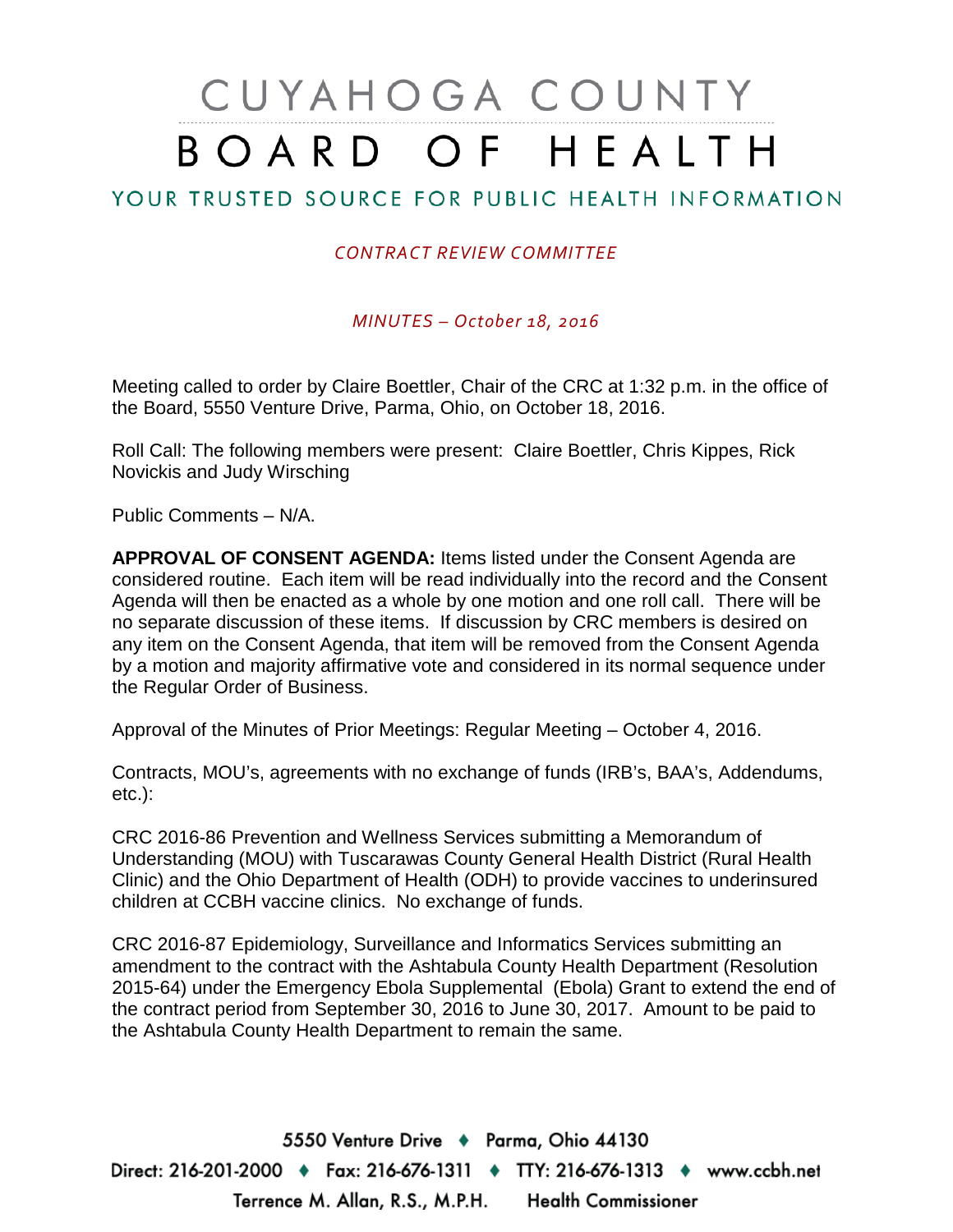It was moved by Judy Wirsching, seconded by Claire Boettler, that the consent agenda, including the minutes of the October 4, 2016 Regular CRC, meeting be approved:

The Secretary called the roll:

Ayes: Claire Boettler, Chris Kippes, Rick Novickis and Judy Wirsching

#### **CONTRACTS AND AWARDS:**

Tabled Items

None

New Items For Review

Bid/Quote Openings ≥ \$25,000.00

CRC 2016-88 Sealed bids were received from the following contractors by the deadline outlined in the Request For Proposal (RFP) for the Breast and Cervical Cancer Project Media and Social Marketing Plan RFP# 2016-03 (ref. enclosed):

| Radio One                  | \$65,000.00 | received 10/7/2016 1:09 p.m.   |
|----------------------------|-------------|--------------------------------|
| Thundertech                | \$65,041.40 | received 10/11/2016 10:30 a.m. |
| Gide, LLC                  | \$64,000.00 | received 10/11/2016 10:09 a.m. |
| WOIO & WUAB                | \$65,040.00 | received 10/11/2016 8:40 a.m.  |
| <b>Prosper for Purpose</b> | \$65,041.40 | received 10/11/2016 8:37 a.m.  |

The bids listed above were provided to the program staff for completion of the evaluation process.

CRC 2016-89 Sealed bids were received from the following contractors by the deadline outlined in the Request For Proposal (RFP) for lead remediation services at 1369 Beach Parkway (Units 1, 2, 3, 4, 5), Lakewood, OH 44107 RFP# 2016-04 (ref. enclosed):

Paragon CMS \$57,370.00 received 10/18/2016 10:30 a.m.

The bids listed above were provided to the program staff for completion of the evaluation process.

Bid/Quote Openings < \$25,000.00

Lead program Bid Opening presented by: Stephanie McConoughey

5550 Venture Drive + Parma, Ohio 44130 Direct: 216-201-2000 ♦ Fax: 216-676-1311 ♦ TTY: 216-676-1313 ♦ www.ccbh.net Terrence M. Allan, R.S., M.P.H. **Health Commissioner**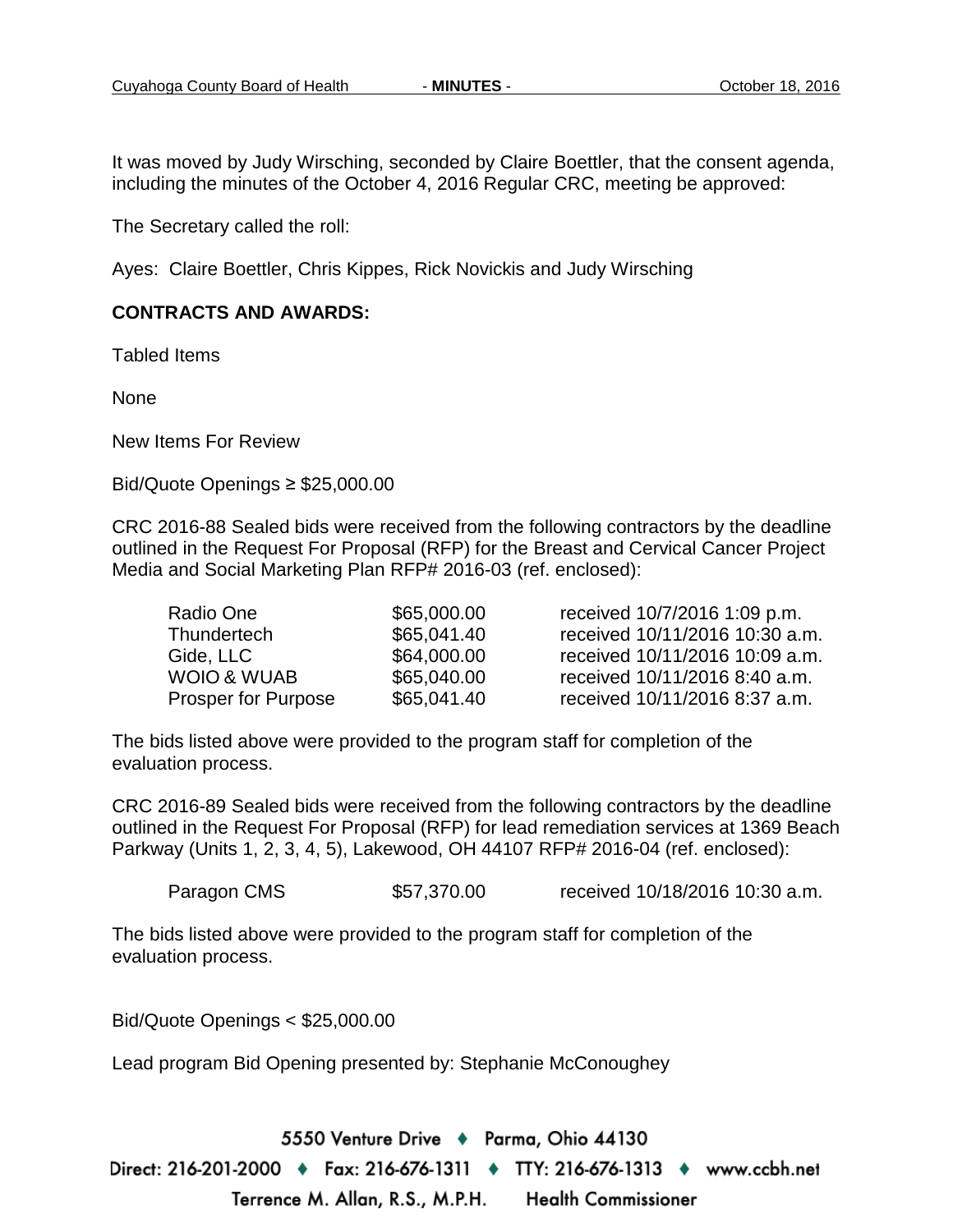It was moved by Rick Novickis, seconded by Chris Kippes that the following quote (CRC 2016-90) for 7614 Chesterfield Ave., Parma, OH 44129 be accepted as the lowest and best, and a contract be awarded to Green Home Solutions in the amount of \$11,005.00 (ref. enclosed).

The Secretary called the roll:

Ayes: Claire Boettler, Chris Kippes, Rick Novickis and Judy Wirsching

It was moved by Judy Wirsching, seconded by Chris Kippes that the following quote (CRC 2016-91) for 20040 Raymond St., Maple Heights, OH 44137 be accepted as the lowest and best, and a contract be awarded to Trademark Industries, LLC in the amount of \$5,600.00 (ref. enclosed).

The Secretary called the roll:

Ayes: Claire Boettler, Chris Kippes, Rick Novickis and Judy Wirsching

It was moved by Chris Kippes, seconded by Rick Novickis that the following quote (CRC 2016-92) for 4378 Bayard Rd., South Euclid, OH 44121 be accepted as the lowest and best, and a contract be awarded to BDL General Contracting in the amount of \$6,425.00 (ref. enclosed).

The Secretary called the roll:

Ayes: Claire Boettler, Chris Kippes, Rick Novickis and Judy Wirsching

It was moved by Judy Wirsching, seconded by Rick Novickis that the following quote (CRC 2016-93) for 10201 Richland Ave., Garfield Heights, OH 44125 be accepted as the lowest and best, and a contract be awarded to BDL General Contracting in the amount of \$12,150.00 (ref. enclosed).

The Secretary called the roll:

Ayes: Claire Boettler, Chris Kippes, Rick Novickis and Judy Wirsching

It was moved by Rick Novickis, seconded by Claire Boettler that the following quote (CRC 2016-94) for 4388 Ingleside, Warrensville Heights, OH 44128 be accepted as the lowest and best, and a contract be awarded to BDL General Contracting in the amount of \$6,065.00 (ref. enclosed).

The Secretary called the roll:

Ayes: Claire Boettler, Chris Kippes, Rick Novickis and Judy Wirsching

5550 Venture Drive + Parma, Ohio 44130 Direct: 216-201-2000 ♦ Fax: 216-676-1311 ♦ TTY: 216-676-1313 ♦ www.ccbh.net Terrence M. Allan, R.S., M.P.H. **Health Commissioner**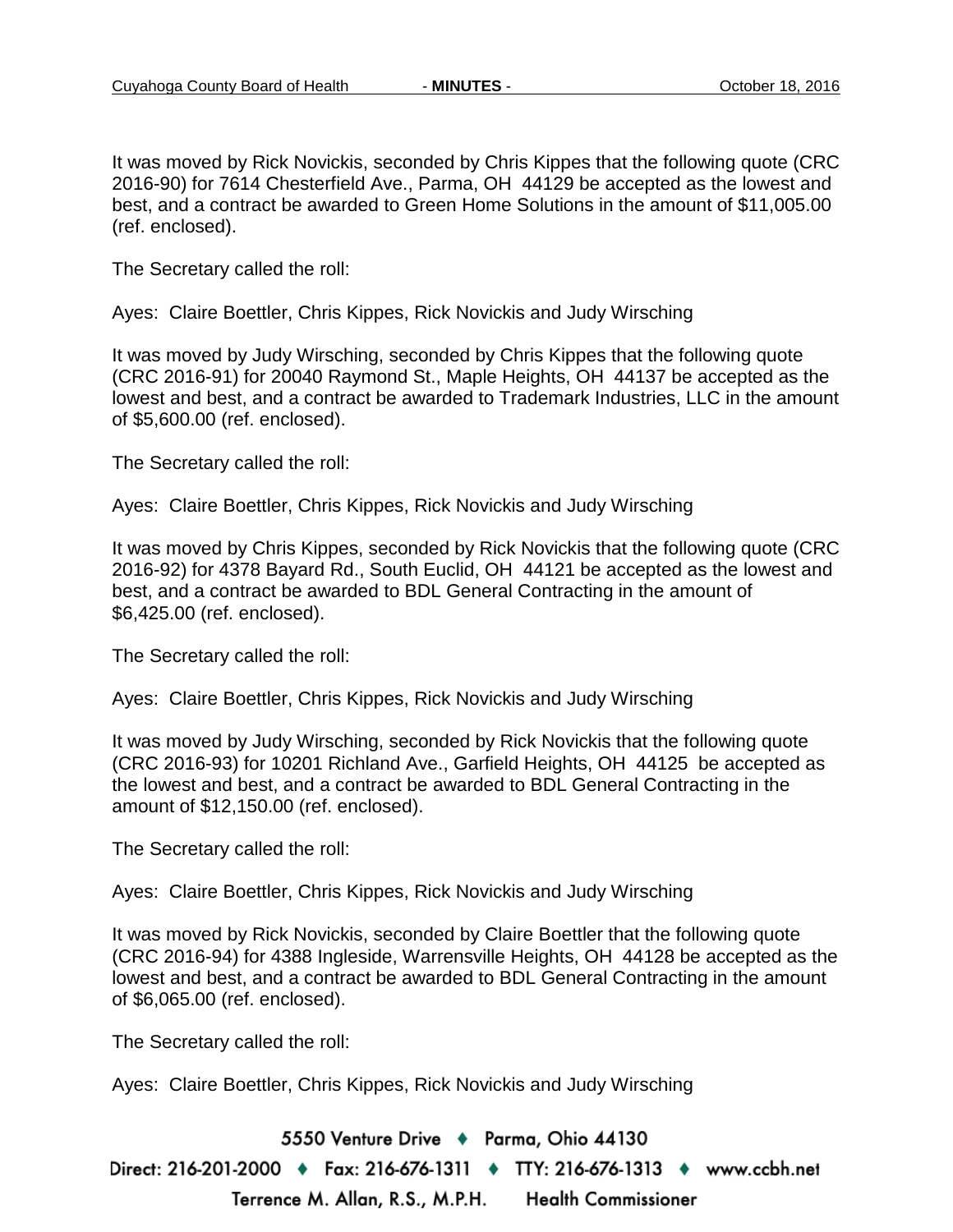Expenditures: Contracts up to \$25,000.00

It was moved by Judy Wirsching, seconded by Chris Kippes that the following contracts (CRC 2016-95) under the Personal Responsibility Education Program (PREP) grant be approved:

Presented by: Brandy Eaton

Family Planning Association of Northeast Ohio 10/1/16 – 7/31/17 \$17,000.00

Purpose: To assist CCBH with PREP implementation and oversight in Lake, Geauga and Ashtabula counties.

Funding Source: 100% reimbursable through the FY2017 PREP grant.

| <b>OhioGuidestone</b> | $10/1/16 - 7/31/17$ | \$24,500.00 |
|-----------------------|---------------------|-------------|
|-----------------------|---------------------|-------------|

Purpose: To assist CCBH with implementing and monitoring the PREP program in Region 7 (Ashtabula, Cuyahoga, Geauga, Lake and Lorain counties).

Funding Source: 100% reimbursable through the FY2017 PREP grant.

The Secretary called the roll:

Ayes: Claire Boettler, Chris Kippes, Rick Novickis and Judy Wirsching

It was moved by Judy Wirsching, seconded by Rick Novickis that the contract (CRC 2016-96) with Ariel International Center, LLC for the use of their facility for the Health Improvement Partnership – Cuyahoga (HIP-Cuyahoga) Consortium meeting on November 30, 2016 in the amount of \$4,000.00 be approved.

Presented by: Nichelle Shaw

Purpose: To provide meeting space for the HIP-Cuyahoga Consortium meeting being held on November 30, 2016.

Funding Source: 100% reimbursable through the SLF HEAL grant.

The Secretary called the roll:

Ayes: Claire Boettler, Chris Kippes, Rick Novickis and Judy Wirsching

Revenue Generating Agreements up to \$25,000.00

None

5550 Venture Drive + Parma, Ohio 44130

Direct: 216-201-2000 ♦ Fax: 216-676-1311 ♦ TTY: 216-676-1313 ♦ www.ccbh.net

Terrence M. Allan, R.S., M.P.H. **Health Commissioner**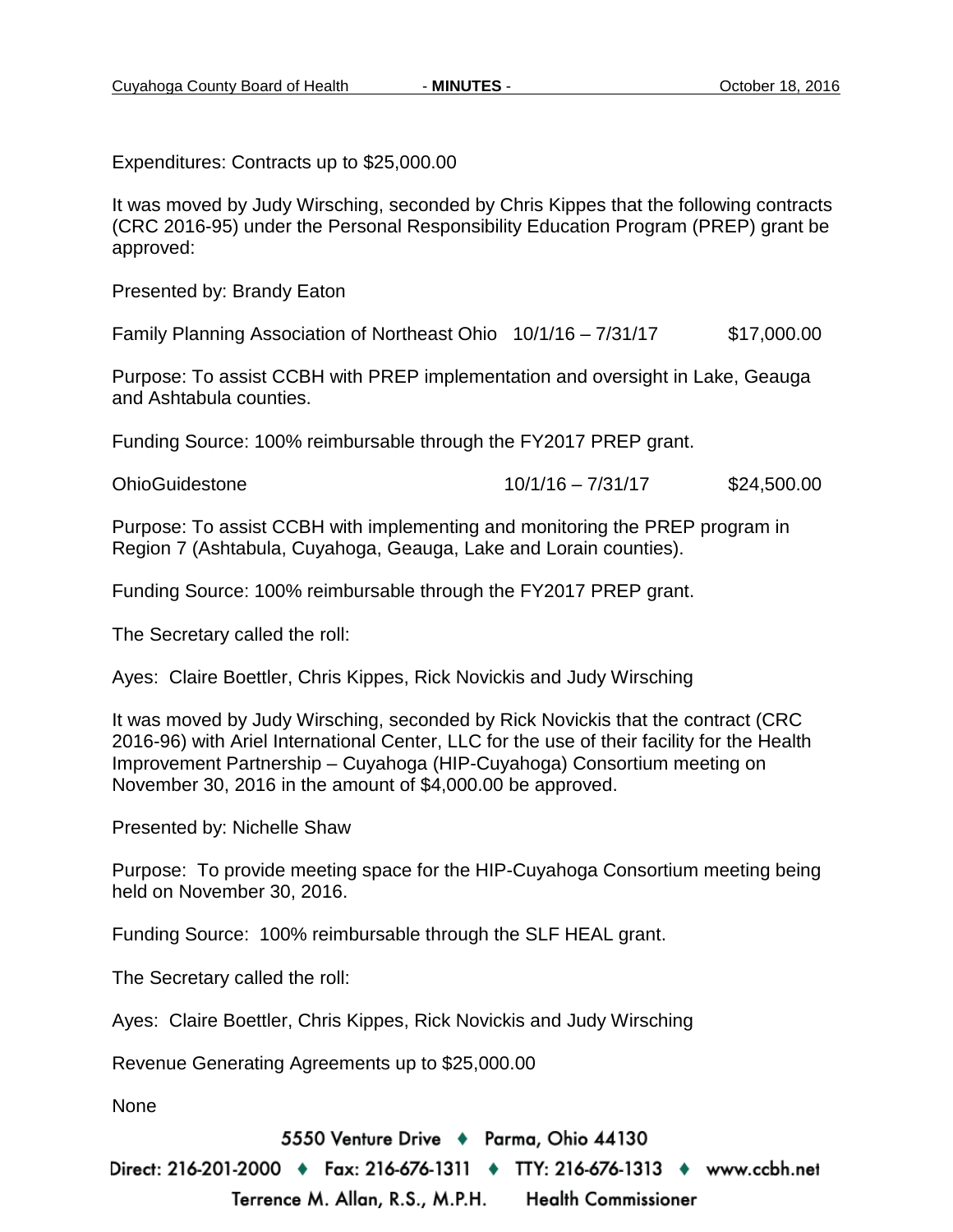**Contract Rescissions** 

None

Break - 1:55 p.m. - 2:02 p.m.

The Secretary called the roll:

Ayes: Claire Boettler, Chris Kippes, Rick Novickis and Judy Wirsching

**Other Business** 

Lead program Bid presented by: John Sobolewski

It was moved by Judy Wirsching, seconded by Rick Novickis that the following quote (CRC 2016-89) for 1369 Beach Parkway (Units 1, 2, 3, 4, 5), Lakewood, OH 44107 be accepted as the lowest and best, and a recommendation to award a contract to Paragon CMS in the amount of \$57,370.00 be submitted to the Board for approval (ref. enclosed).

The Secretary called the roll:

Ayes: Claire Boettler, Chris Kippes, Rick Novickis and Judy Wirsching

Public Comment - N/A.

Thereupon, it was moved by Chris Kippes, seconded by Rick Novickis, that the following Motion be adopted:

BE IT RESOLVED that the meeting be adjourned at 2:04 p.m.

The Secretary called the roll:

Ayes: Claire Boettler, Chris Kippes, Rick Novickis and Judy Wirsching

**Committee Chair** 

Clerk

5550 Venture Drive + Parma, Ohio 44130 Direct: 216-201-2000 + Fax: 216-676-1311 + TTY: 216-676-1313 ♦ www.ccbh.net Terrence M. Allan, R.S., M.P.H. **Health Commissioner**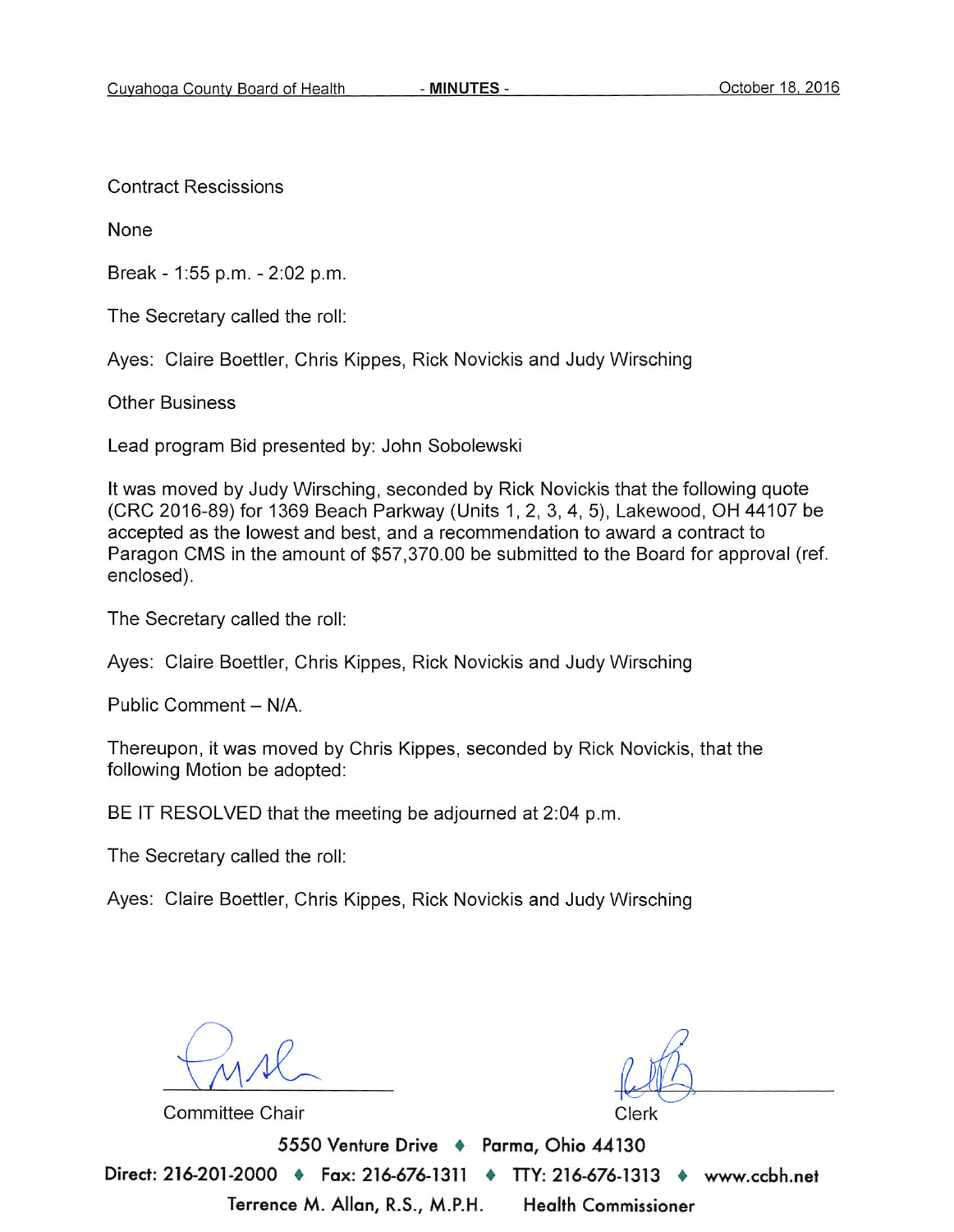# **RFP RESULTS**

**Program:** Breast and Cervical Cancer Project<br> **Title:** Media & Social Marketing Plan Media & Social Marketing Plan<br>2016-03 **RFP No:<br>CRC No: CRC No:** CRC 2016-88

The following quotes were opened on: <br>
October 18, 2016<br>
Opened by: Wedad Alhamwi **Opened by:** Wedad Alhamwi Logged in by: Becki Burke

| <b>NAME OF CONTRACTOR</b> | <b>RECEIVED</b>       | <b>QUOTE</b> |
|---------------------------|-----------------------|--------------|
| Radio One                 | 10/7/2016 1:09 p.m.   | \$65,000.00  |
| <b>Thundertech</b>        | 10/11/2016 10:30 a.m. | \$65,041.40  |
| Gide, LLC                 | 10/11/2016 10:09 a.m. | \$64,000.00  |
| WOIO & WUAB               | 10/11/2016 8:40 a.m.  | \$65,040.00  |
| Prosper for Purpose       | 10/11/2016 8:37 a.m.  | \$65,041.40  |
|                           |                       |              |

**Recommended award:**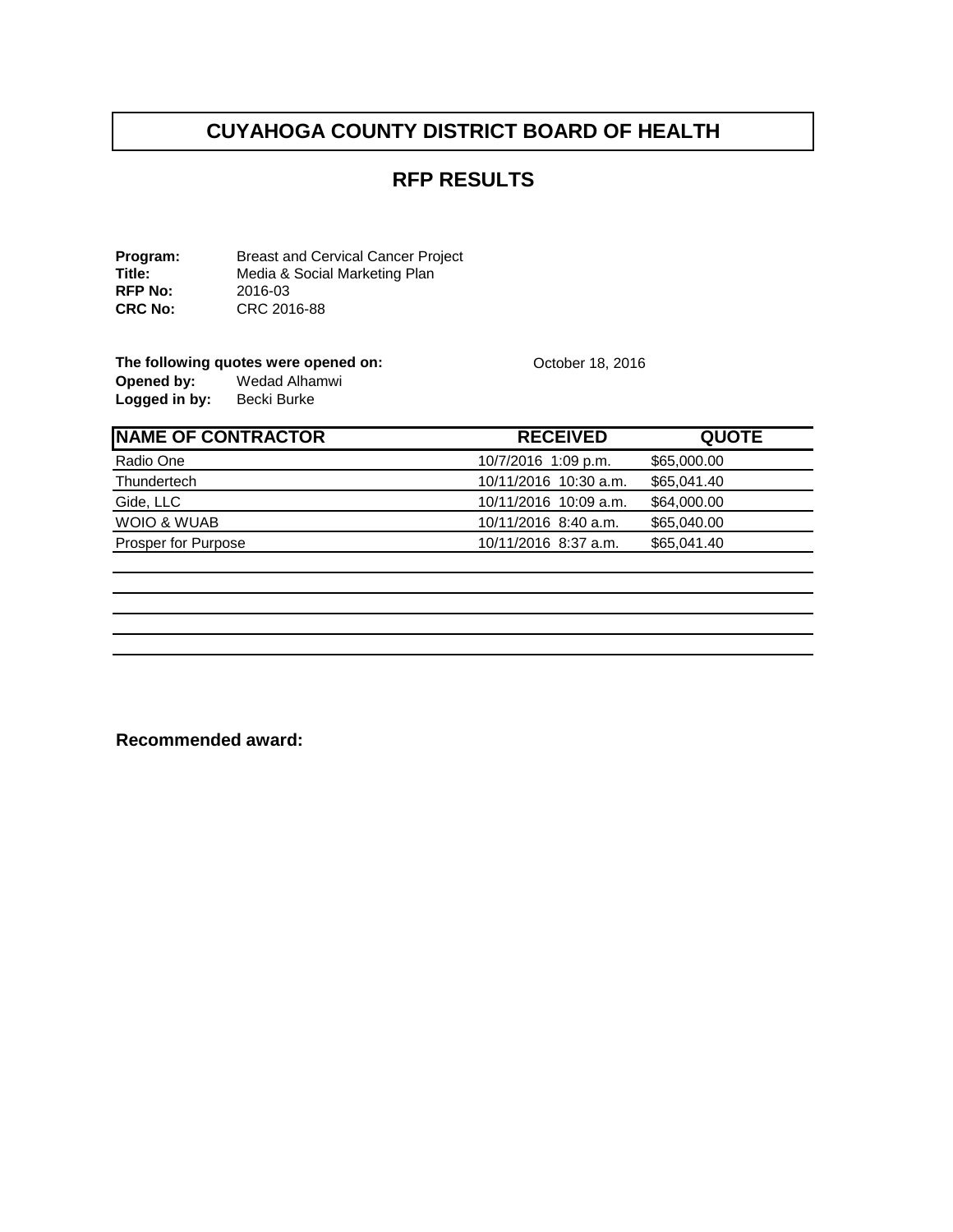# **RFP RESULTS**

**Project Address**<br>**Name:** John Kerbs - owner **Name: Address: City,State, Zip:** Lakewood, Oh, 44107**CRC No:** CRC 2016-89 John Kerbs - owner 1369 Beach Pkwy, Units 1-5

The following quotes were opened on: <br>
October 18, 2016<br>
Opened by: Wedad Alhamwi **Opened by:** Wedad Alhamwi Logged in by: Becki Burke

| <b>NAME OF CONTRACTOR</b> | <b>RECEIVED</b>                   | <b>QUOTE</b> |
|---------------------------|-----------------------------------|--------------|
| Paragon CMS               | 10/18/2016 10:30 a.m. \$57,370.00 |              |
|                           |                                   |              |
|                           |                                   |              |
|                           |                                   |              |
|                           |                                   |              |
|                           |                                   |              |
|                           |                                   |              |

**ESTIMATE:** \$48,925.00

**Recommended award:**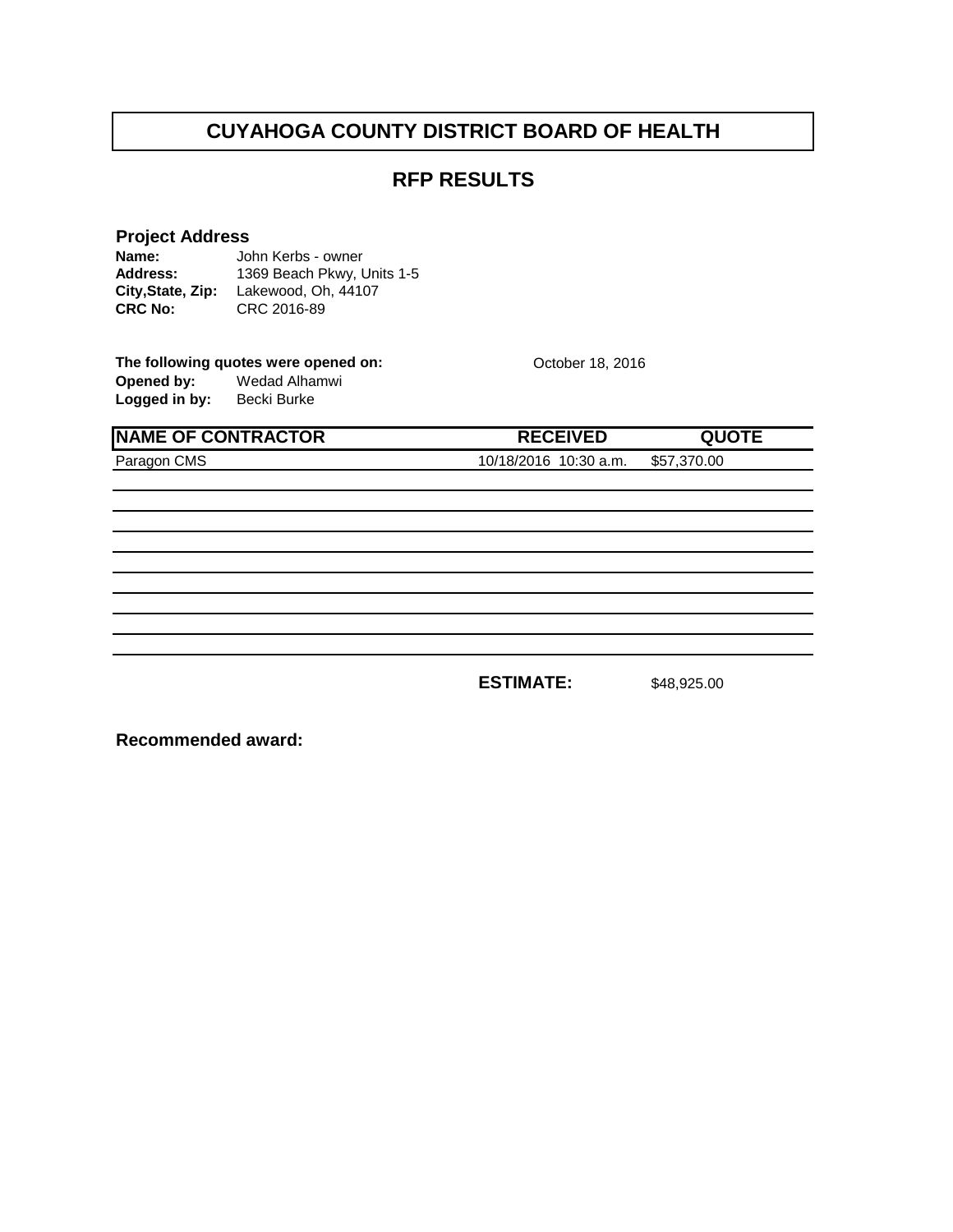# **QUOTE RESULTS**

#### **Project Address**

| Name:          | Sean Victor                       |
|----------------|-----------------------------------|
| Address:       | 7614 Chesterfield Ave.            |
|                | City, State, Zip: Parma, OH 44129 |
| <b>CRC No:</b> | CRC 2016-90                       |

**The following quotes were received and opened:**

| <b>NAME OF CONTRACTOR</b>   | <b>QUOTE</b> |
|-----------------------------|--------------|
| Allenbey Construction Co    | \$20,080     |
| <b>CB Mullins</b>           | \$14,270     |
| <b>Green Home Solutions</b> | \$11,005     |
| Paragon CMS                 | \$13,855     |
|                             |              |
|                             |              |
|                             |              |
|                             |              |
|                             |              |
|                             |              |
|                             |              |

**ESTIMATE:** \$15,850.00

**Recommended award: Green Home Solutions**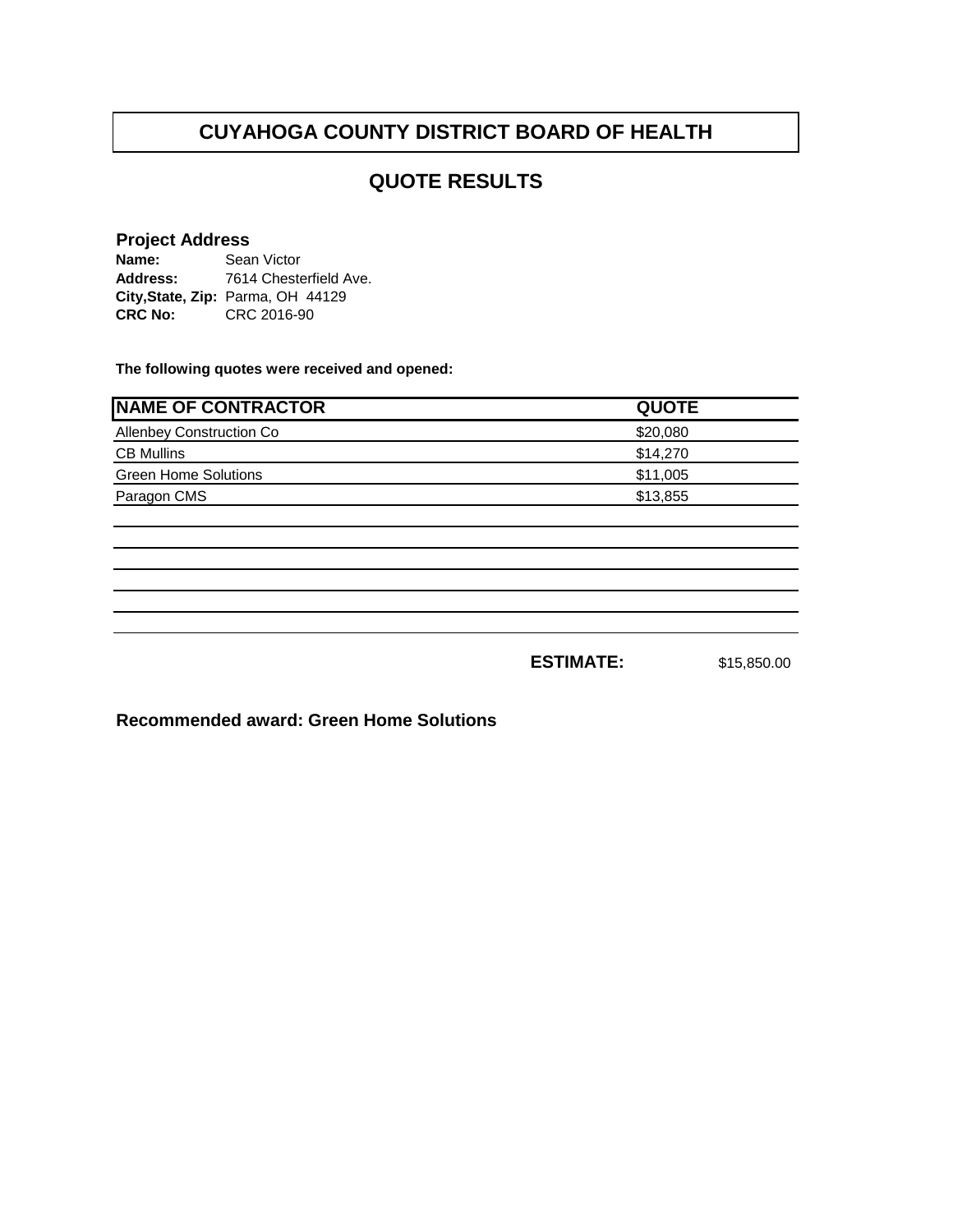# **QUOTE RESULTS**

#### **Project Address**

| Name:          | Kareemah Rose                          |  |
|----------------|----------------------------------------|--|
| Address:       | 20040 Raymond St.                      |  |
|                | City, State, Zip: Maple Hts., OH 44137 |  |
| <b>CRC No:</b> | CRC 2016-91                            |  |

**The following quotes were received and opened:**

| <b>NAME OF CONTRACTOR</b>   | <b>QUOTE</b> |
|-----------------------------|--------------|
| Allenbey Construction Co    | \$12,600     |
| <b>CB Mullins</b>           | \$8,400      |
| <b>Green Home Solutions</b> | \$6,475      |
| <b>Trademark Industries</b> | \$5,600      |
|                             |              |
|                             |              |
|                             |              |
|                             |              |
|                             |              |
|                             |              |
|                             | 0.575.00     |

**ESTIMATE:** \$ 8,575.00

**Recommended award: TradeMark Industries**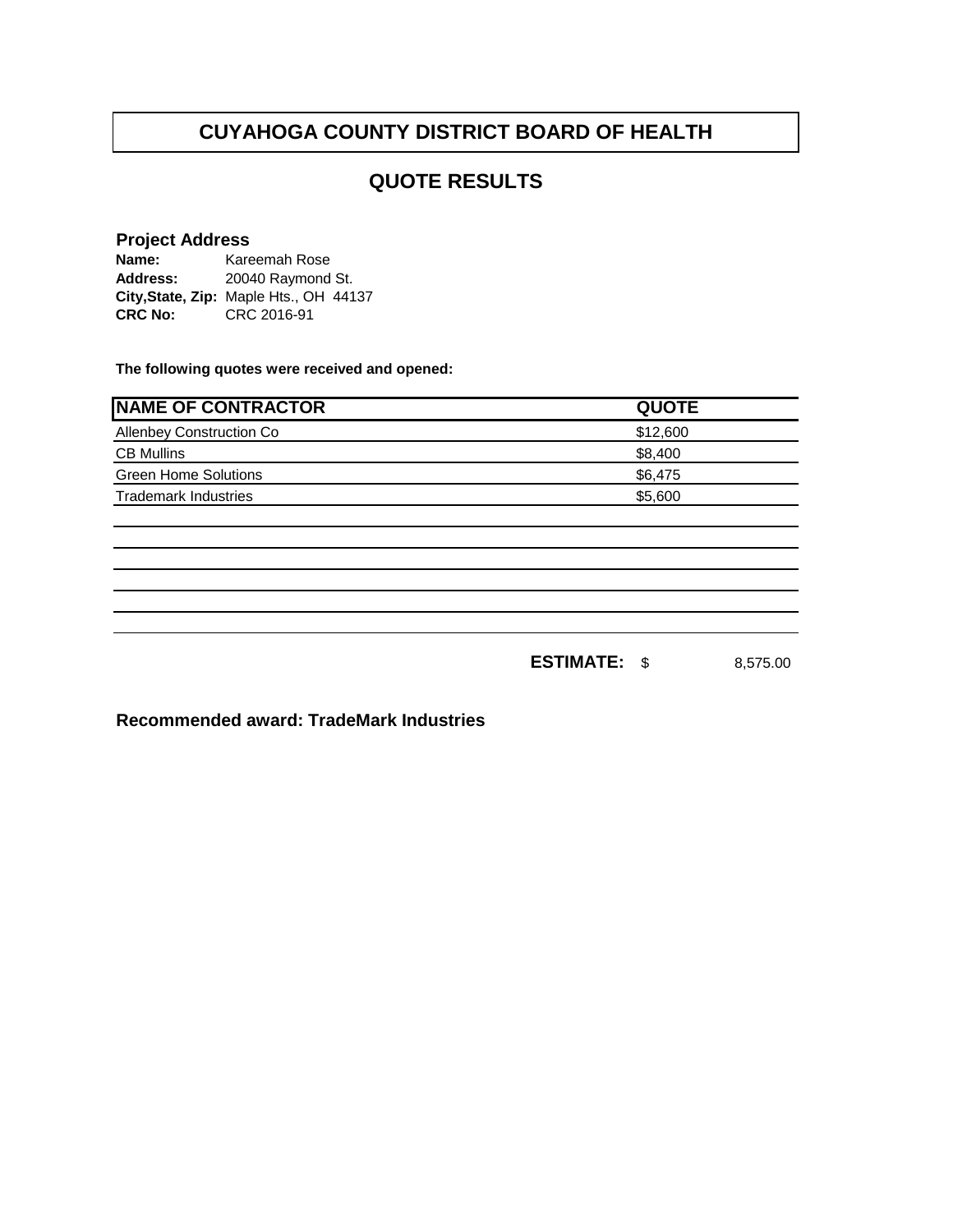# **QUOTE RESULTS**

#### **Project Address**

**Name: Address:** City, State, Zip: South Euclid, OH 44121 **CRC No:** CRC 2016-92 Sanchena Stevens 4378 Bayard Rd.

**The following quotes were received and opened:**

| <b>NAME OF CONTRACTOR</b>      | <b>QUOTE</b> |
|--------------------------------|--------------|
| Allenbey Construction Co       | \$6,980      |
| <b>BDL General Contracting</b> | \$6,425      |
| <b>CB Mullins</b>              | \$7,190      |
| <b>MCM Homeservices</b>        | \$8,330      |
| Paragon CMS                    | \$7,663      |
| <b>Trademark Industries</b>    | \$7,835      |
|                                |              |
|                                |              |

**ESTIMATE:** \$8,700.00

**Recommended award: BDL General Contracting**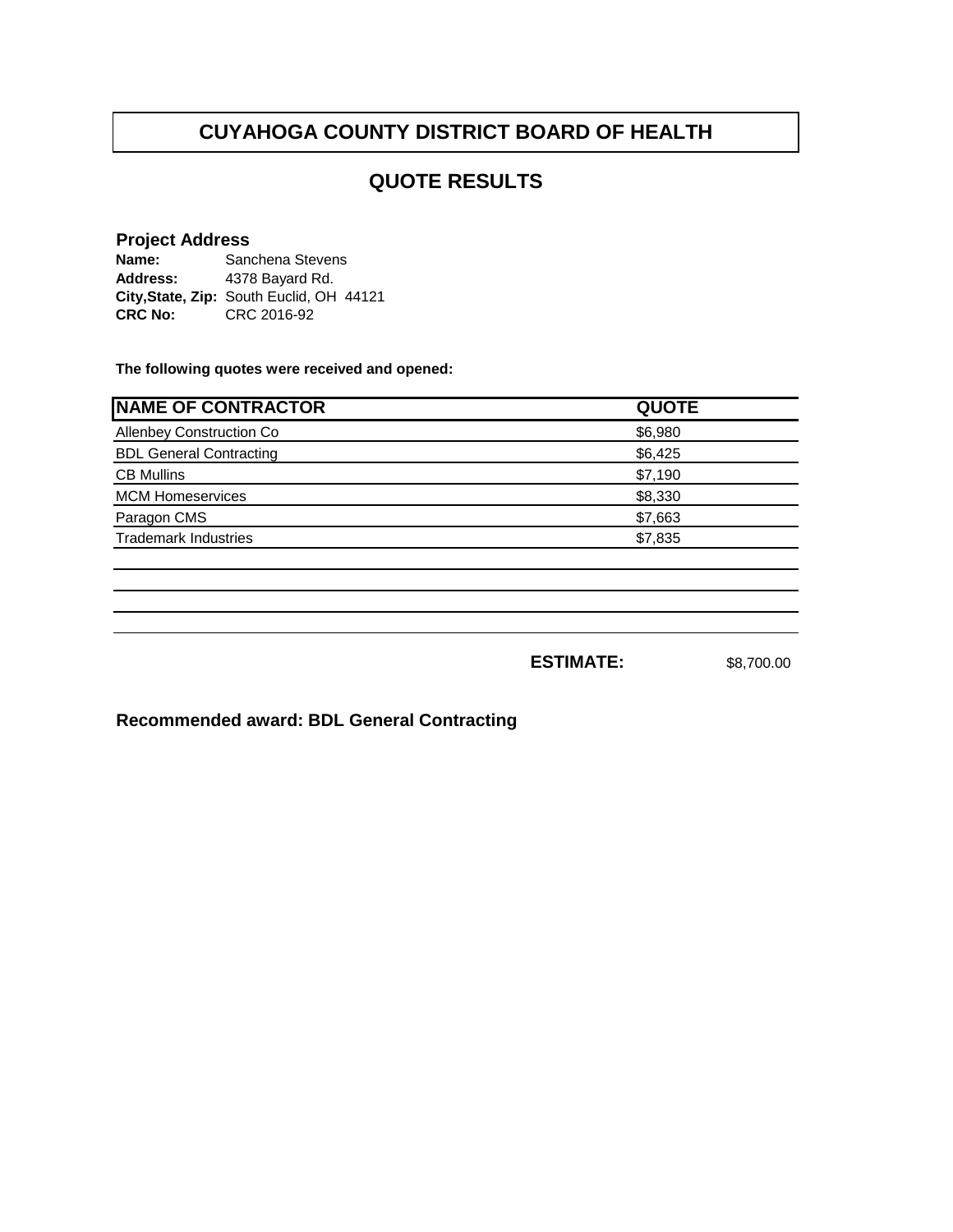# **QUOTE RESULTS**

#### **Project Address**

**Name: Address: City,State, Zip:** Garfield Hts., OH 44125**CRC No:** CRC 2016-93 Maureen Zmina 10201 Richland Ave.

**The following quotes were received and opened:**

| <b>QUOTE</b> |
|--------------|
| \$12,370     |
| \$12,150     |
| \$12,530     |
| \$14,305     |
| \$14,495     |
|              |
|              |

**ESTIMATE:** \$13,295.00

**Recommended award: BDL General Contracting**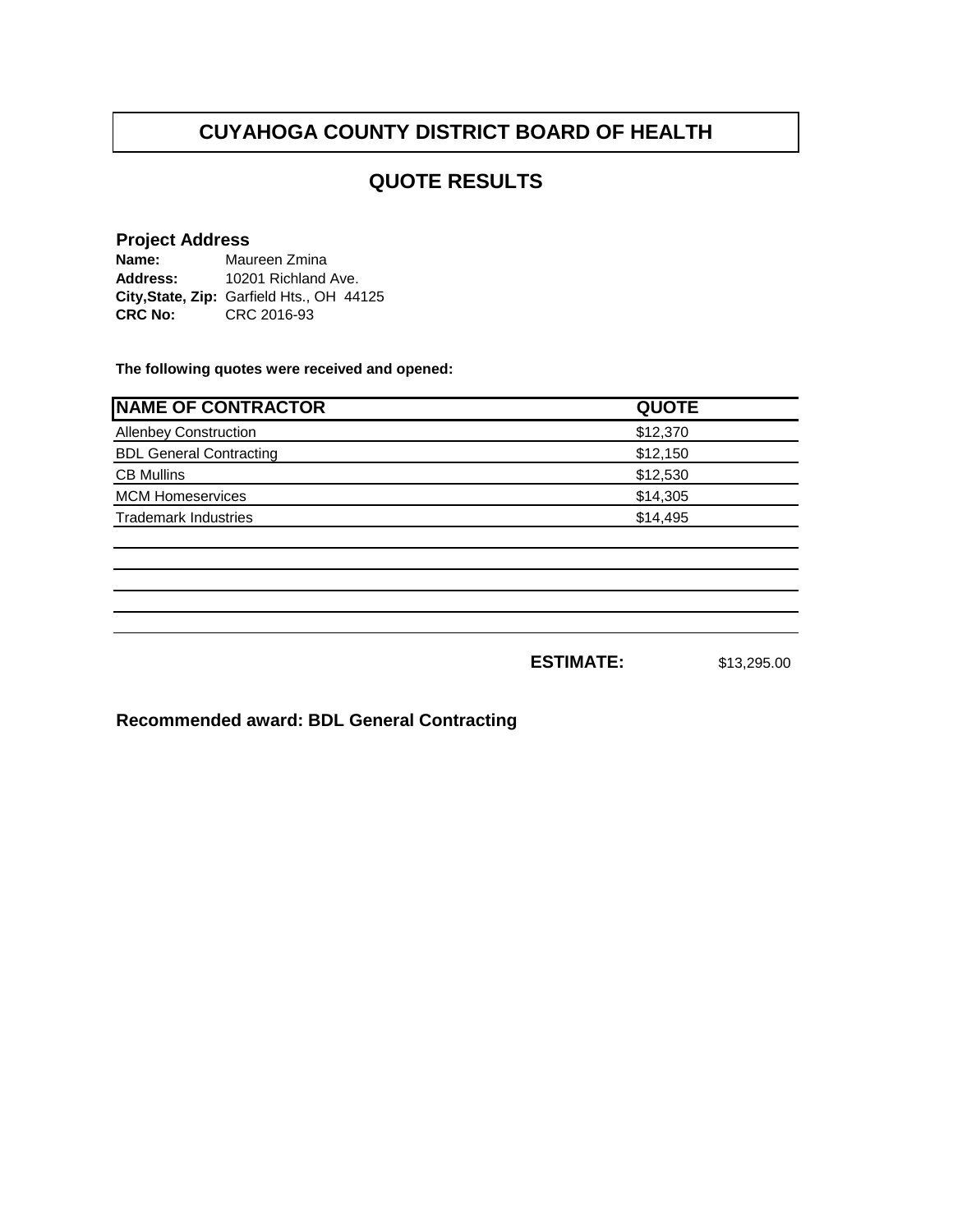## **QUOTE RESULTS**

#### **Project Address**

**Name: Address: City,State, Zip:** Warrensville Hts., OH 44128**CRC No:** CRC 2016-94 Robyn Taylor 4388 Ingleside

**The following quotes were received and opened:**

| <b>NAME OF CONTRACTOR</b>       | <b>QUOTE</b> |
|---------------------------------|--------------|
| <b>Allenbey Construction Co</b> | \$7,910      |
| <b>BDL</b>                      | \$6,065      |
| <b>CB Mullins</b>               | \$6,150      |
| <b>Green Home Solutions</b>     | \$9,820      |
| Paragon CMS                     | \$7,005      |
| <b>Trademark Industries</b>     | \$7,875      |
|                                 |              |
|                                 |              |

**ESTIMATE:** \$8,825.00

**Recommended award: BDL General Contracting**